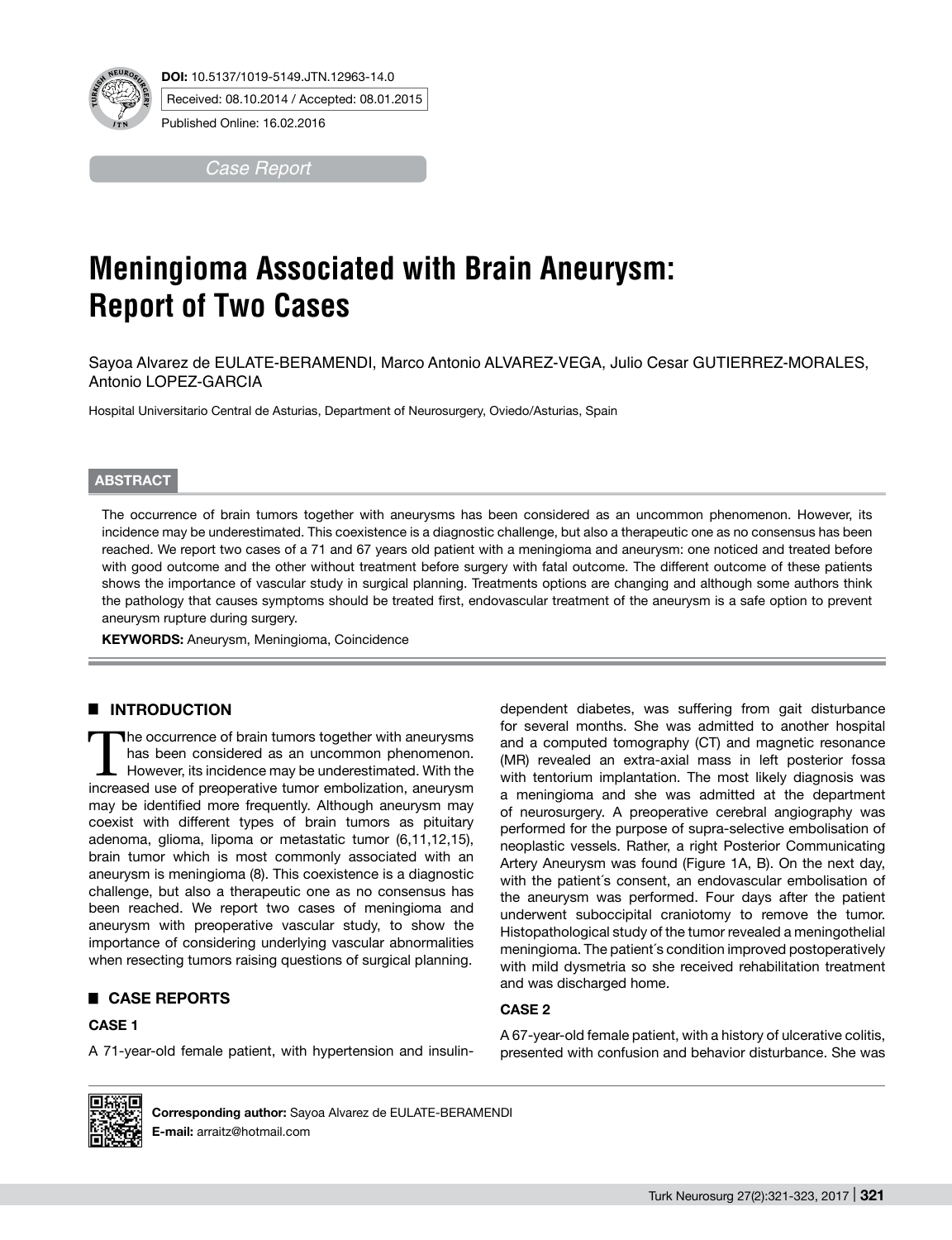studied by neurologist who found a left temporal mass in CT scan, with surrounding oedema and mass effect. She was admitted to our department and a MR confirmed a left medial sphenoid wing meningioma. CT-angiography was performed to analyse the vessels localization near paraclinoid portion. No aneurysms were found. There were no hypertension or ventilation problems during anesthetic induction. A pterional craniotomy was performed to remove the tumor, however, while removing the bone flap, untreatable cerebral oedema was found. An immediate CT scan showed subarachnoid haemorrhage and a right paraclinoid pseudoaneurysm (Figure 2A-C). Despite coiling the aneurysm and doing a decompressive craniotomy the patient died 2 days after the surgery.

## █ **DISCUSSION**

The incidence of aneurysm and brain tumors reported is from 0.5% to 0.7% (3,4,9) although it can be higher in patients with pituitary adenomas (7,16). However, the real incidence is difficult to assess, because angiography is not always performed in patients with intracranial tumors. The coexisted aneurysm and brain tumor may not be detected until it causes symptoms. Most of the times, symptoms became apparent because of tumor growth.

The most frequent tumor associated with aneurysms is meningioma (8). In most cases, the tumor was located at the skull base, and the majority of aneurysm was detected at the internal carotid artery (ICA) and the middle cerebral artery (MCA) (2).

There have been several speculative hypotheses that have tried to explain the relationship between tumors and aneurysms. As these aneurysms used to be related to the arteries that supplies the tumor and they were found in the same hemisphere, one if the etiological factors postulated is the increased in cerebral regional blood flow. This hypothesis is supported by Tachikawa et al. (13) who reported a case of a concomitant aneurysms located on a tumor feeding artery which disappeared after tumor removal. However, this theory



**Figure 2: A)** Preoperative magnetic resonance axial post-gadolinium T1-weighted sequence showing a left temporal mass. **B)** CT scan revealing a subarachnoid haemorrhage after craniectomy for tumor removal. **C)** Angiography after of paraclinoid pseudoaneurysm coiling.